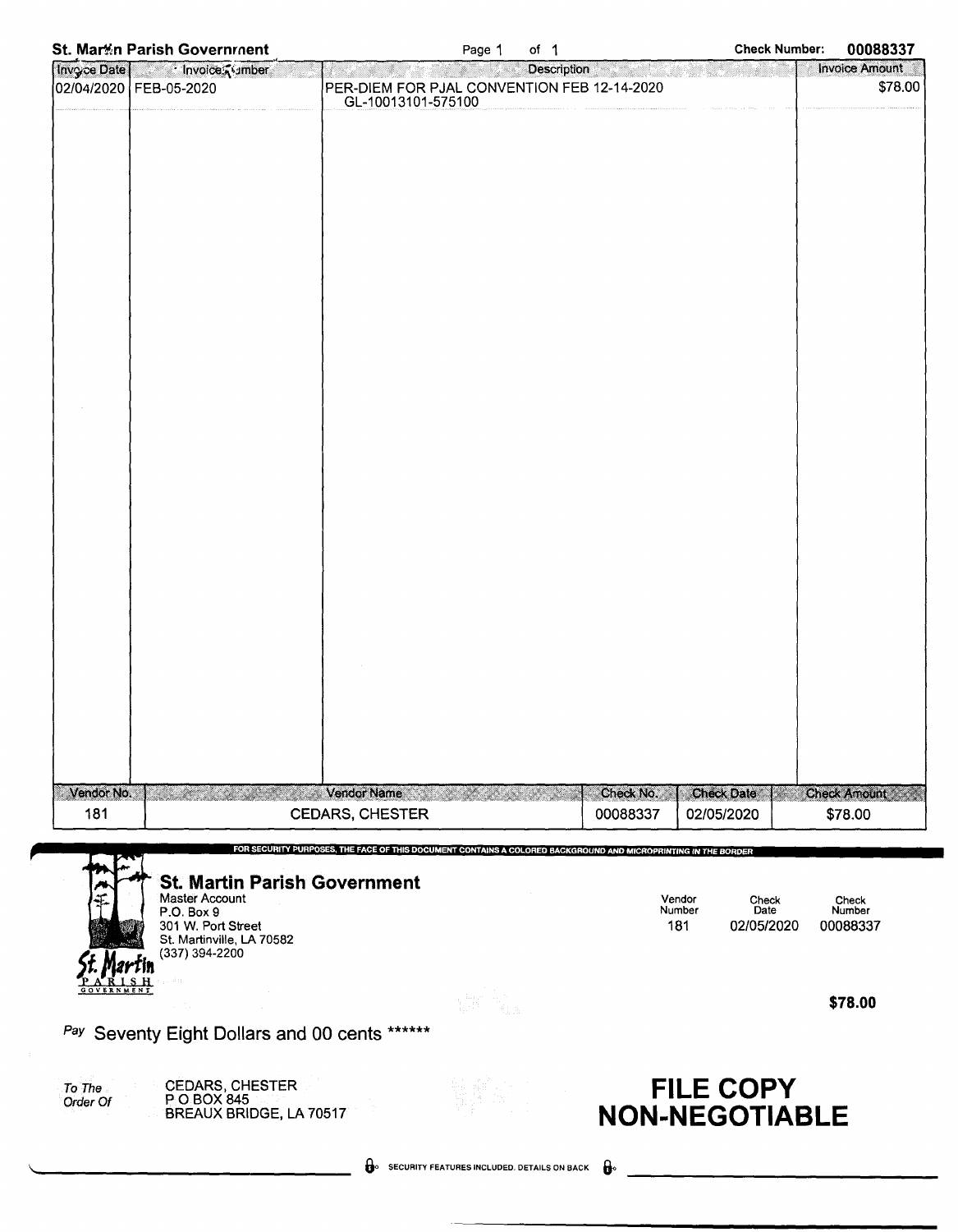$\label{eq:2.1} \begin{array}{lllllllllll} \mathbf{u} & \mathbf{v} & \mathbf{v} & \mathbf{v} & \mathbf{v} & \mathbf{v} & \mathbf{v} & \mathbf{v} & \mathbf{v} & \mathbf{v} & \mathbf{v} \\ \mathbf{v} & \mathbf{v} & \mathbf{v} & \mathbf{v} & \mathbf{v} & \mathbf{v} & \mathbf{v} & \mathbf{v} & \mathbf{v} & \mathbf{v} & \mathbf{v} & \mathbf{v} & \mathbf{v} \\ \mathbf{v} & \mathbf{v} & \mathbf{v} & \mathbf{v} & \mathbf$ 

The company of 医皮质病 医皮质 医单位的 医前列腺 医静脉

 $\overline{\phantom{a}}$ 

Secondy Passing Ceodisco Second Second Steel  $\label{eq:2.1} \frac{d\mathbf{x}}{d\mathbf{x}} = \frac{1}{2} \frac{d\mathbf{x}}{d\mathbf{x}} + \frac{1}{2} \frac{d\mathbf{x}}{d\mathbf{x}} + \frac{1}{2} \frac{d\mathbf{x}}{d\mathbf{x}} + \frac{1}{2} \frac{d\mathbf{x}}{d\mathbf{x}} + \frac{1}{2} \frac{d\mathbf{x}}{d\mathbf{x}} + \frac{1}{2} \frac{d\mathbf{x}}{d\mathbf{x}} + \frac{1}{2} \frac{d\mathbf{x}}{d\mathbf{x}} + \frac{1}{2} \frac{d\mathbf{x}}{d\mathbf{x}} + \frac$ 

 $\frac{1}{2}$ 

 $\hat{\mathcal{L}}$ 

lastical subps, use the knowled forthway provided as produced in the result of the state of the state of the state of the state of the produced as a produced contained in the state of the state of the produced and develop



 $\ddot{\phantom{0}}$ 

 $\tilde{a}$ 

 $\ddot{\phantom{0}}$ 

X

Φ.<br>1990 - Σουάντ Σολοκ, επιτερίπες για την επιτερίπες της επιτερί 

 $\frac{1}{2}$ 

 $\frac{1}{2}$